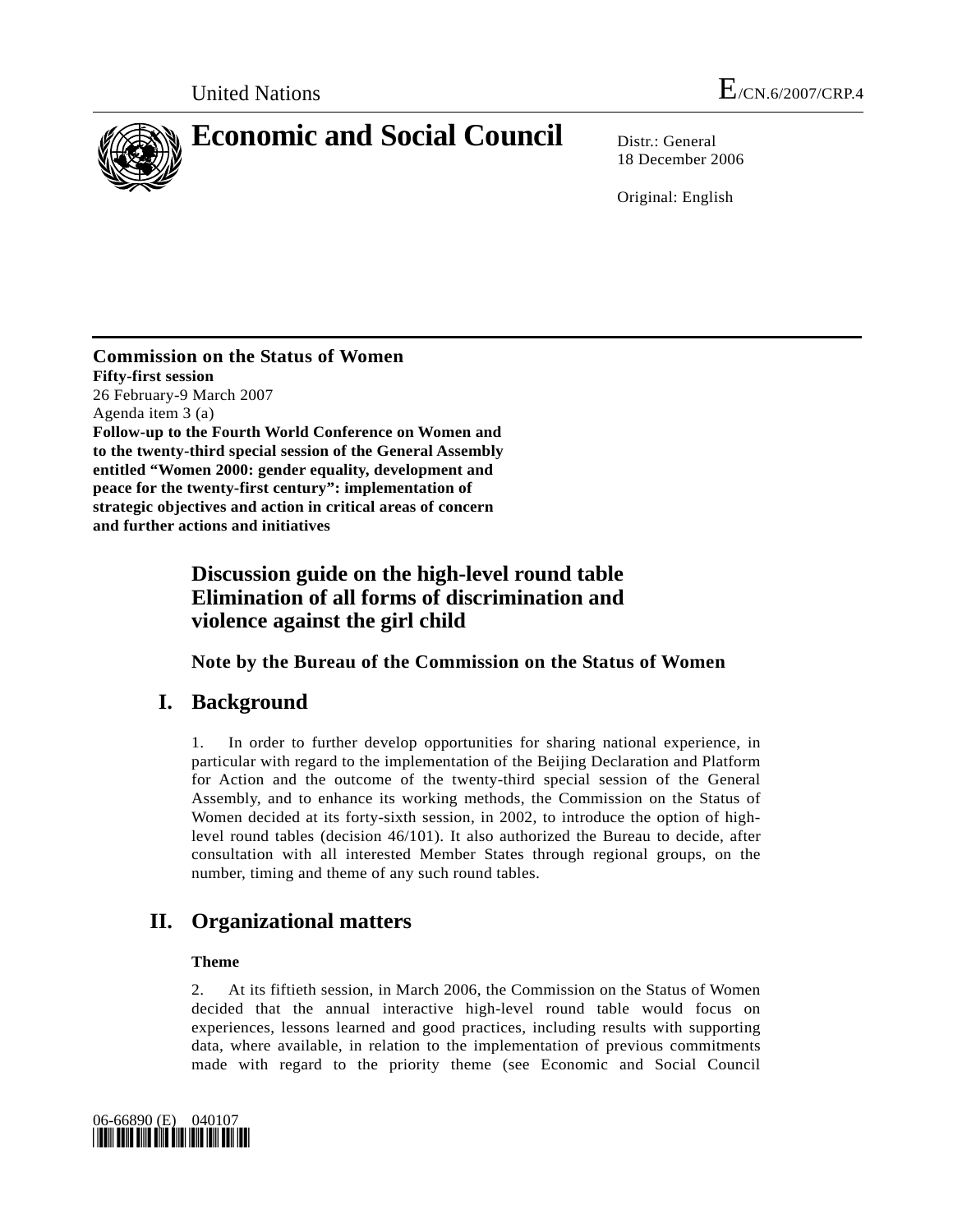resolution 2006/9, para. 4). In accordance with the Commission's 2007 priority theme, this high-level round table will focus on the elimination of all forms of discrimination and violence against the girl child.

#### **Participants**

3. The high-level round table will provide an opportunity for dialogue among high-level representatives, including ministers of women's affairs, heads of national machineries for the advancement of women, heads of women's/gender equality commissions and senior officials from other relevant ministries and statistical offices who will be attending the fifty-first session of the Commission. The highlevel round table will be open to other members of the Commission and observers. A number of invited senior officials from entities of the United Nations system and representatives of non-governmental organizations in consultative status with the Council will have an opportunity to participate in the dialogue.

#### **Timing**

4. The high-level round table will be held at United Nations Headquarters in New York on 26 February 2007, from 3 to 6 p.m.

#### **Format**

5. The high-level round table will be chaired by the Chairperson of the Commission, Carmen María Gallardo (El Salvador).

6. In order to promote the interactivity of the round table, the Chairperson will guide the discussions in a proactive manner. Interventions shall not exceed three minutes. Speakers are also encouraged to pose questions and offer comments on presentations and interventions made. Written statements are strongly discouraged.

7. The first half of the high-level round table should consist of a discussion among high-level representatives from capitals; during the second half, senior officials of the United Nations system and representatives of non-governmental organizations will be invited to participate in the debate.

#### **Outcome**

8. A Chairperson's summary of the high-level round table will be prepared for inclusion in the report of the Commission on its fifty-first session.

## **III. Elements for discussion in the high-level round table**

## **A. Background**

9. The right of girls to equal treatment and opportunities has been on the international agenda since the 1990 World Summit for Children. The Beijing Platform for Action, adopted in 1995, included the girl child among its 12 critical areas of concern and outlined strategies for achieving the elimination of discrimination and violence against girls.

10. Subsequently, at its forty-second session, in 1998, the Commission on the Status of Women considered the issue of the girl child, focusing in particular on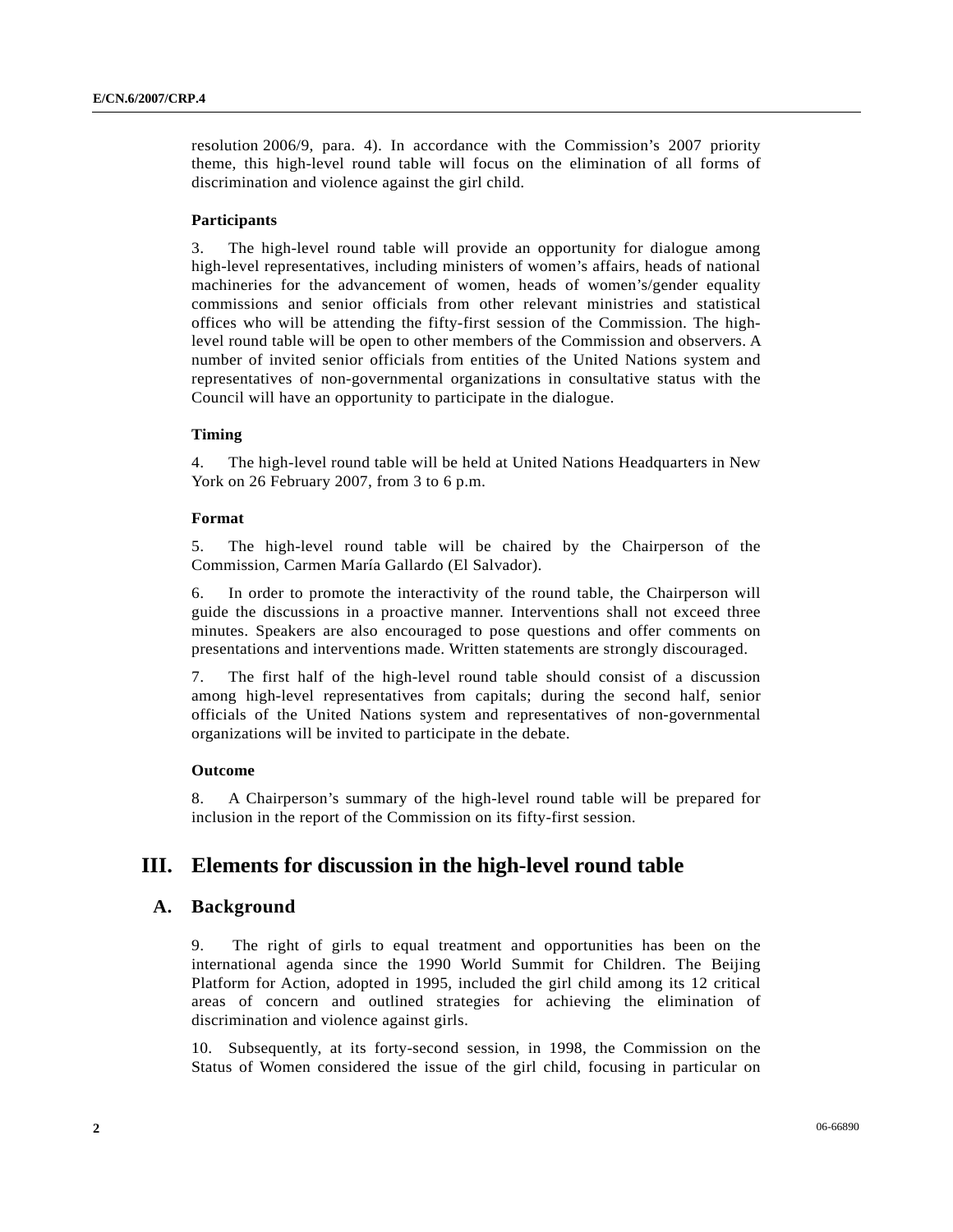adolescent girls, owing to the increased vulnerability to discrimination and violence among girls in this age group. The conclusions of the Commission (see Economic and Social Council resolution 1998/12) proposed further actions and initiatives to achieve the elimination of discrimination against girls.

11. Reviews undertaken in 2000 and 2005 of the implementation of goals set out in the Beijing Platform for Action indicated that progress had been made in improving the situation of the girl child, in particular with respect to the adoption and strengthening of laws protecting the rights of girls. Significant challenges remained, however, in applying those laws in practice and in achieving gender equality. Most recently, the United Nations study on violence against children and the Secretary-General's in-depth study on all forms of violence against women highlighted particular forms of violence against girls, including early and forced marriage, genital mutilation, forms of sexual violence and forced prostitution. Both studies indicated that violence was likely to occur in the family and in community and educational settings.

12. The near-universal ratification of the Convention on the Elimination of All Forms of Discrimination against Women and the Convention on the Rights of the Child — both of which provide the most comprehensive legal protection for the girl child — is a promising sign. However, there is an urgent need to "domesticate" the Conventions and to remove national laws that contradict the rights and obligations set out therein. Closer cooperation between their monitoring bodies would considerably increase attention to, and have a positive impact on, the human rights of the girl child at the international level.

13. At the policy and programmatic levels, the needs of girls are often subsumed under the larger categories of "women" or "children". As a result, the girl child often remains invisible and her needs remain insufficiently addressed. In addition, groups of girls, such as adolescents aged 10-14, girls in conflict and post-conflict situations and girls infected and affected by HIV/AIDS are at particular risk of discrimination and violence and often are the most underserved by policy interventions.

14. Discriminatory stereotypical attitudes and behaviours continue to have a negative impact on the status and treatment of girls. For example, harmful traditional practices such as female genital mutilation/cutting, early marriage, child labour and sexual violence continue to affect a large number of girls throughout the world.

15. The lack of data disaggregated by sex and age is a serious constraint to formulating and implementing effective and targeted policies and programmes, as well as to monitoring progress in the elimination of discrimination and violence against the girl child. Existing national-level statistics often mask persistent discrimination and violence against girls at the subnational or local level, particularly in respect of child labour and conflict- and post-conflict situations.

## **B. Discussion guide**

16. During the round table, high-level representatives, including ministers of women's affairs and heads of national machineries for the advancement of women, heads of women's/gender equality commissions and senior officials from other